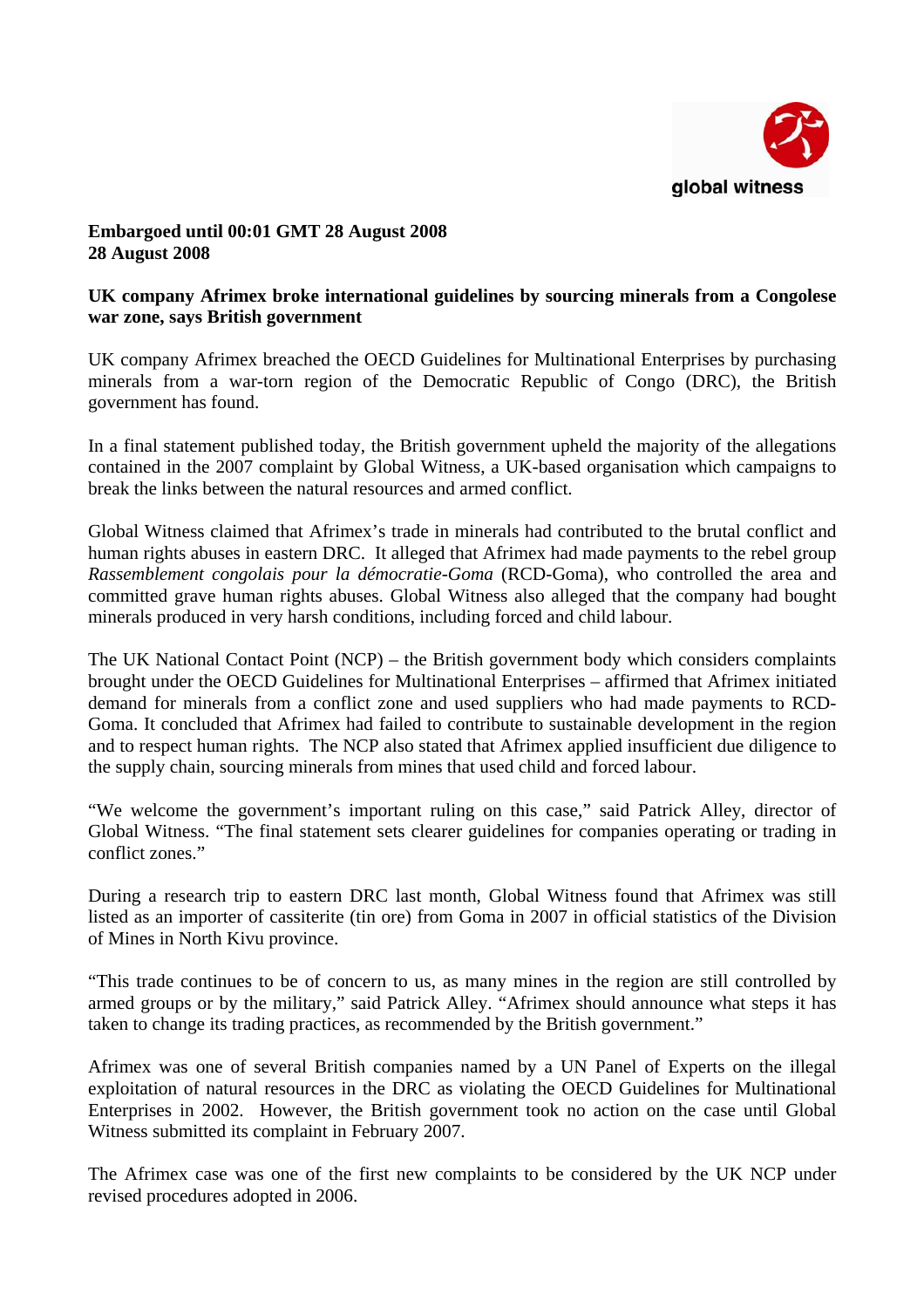The final statement on Afrimex comes just one month after a statement by the UK NCP on a complaint against another British company, DAS Air, by Rights and Accountability in Development (RAID), for breaches of the OECD Guidelines in the DRC.

"We hope that these two cases mark the start of a new era in which the UK plays a leading role in curbing unethical corporate behaviour," said Patrick Alley. "The government has sent the right message to companies that they cannot continue trading in conflict areas as if it were business as usual. We hope that it will deal with any future allegations of breaches by British companies with similar resolve."

The NCP's consideration centres in large part on Afrimex's supply chain. It concludes that Afrimex did not make sufficient efforts to exert influence over its suppliers to ensure that the mineral trade was not fuelling conflict and human rights abuses.

Afrimex's suppliers included SOCOMI, a company with close business and family ties with Afrimex, and two other suppliers who had paid taxes and licences to the RCD-Goma. The NCP stated that these payments contributed to the ongoing conflict.

The NCP found Afrimex to be a significant customer of SOCOMI, if not its only export customer for the period 2000-2001. It states: "If this is the case, Afrimex was the reason that SOCOMI traded in minerals and therefore Afrimex is responsible for SOCOMI paying the licence fees and taxation to RCD-Goma."

The NCP found that Afrimex's reliance on oral assurances from suppliers and one written statement amounted to insufficient due diligence, that these assurances lacked substance and were not underpinned by any checks. It stated that Afrimex's failure to apply any conditions on its suppliers during the war was "unacceptable considering the context of the conflict and human rights abuses taking place."

Ketan Kotecha, a director of Afrimex, has been trading with the DRC since the 1980s, and his family since the 1960s. The NCP therefore found it "untenable to conclude that he was unaware of the situation and the widespread human rights abuses that have taken place in Eastern DRC."

The NCP statement lays out proactive steps that Afrimex should take in relation to the human rights impact of its activities in the DRC. It recommends the formulation of a corporate responsibility policy – which Afrimex has offered to draft – but highlights the importance of integrating this policy into Afrimex's practices.

"To create this policy without a subsequent change in behaviour would merely create a worthless piece of paper," the NCP states. "In Afrimex's case this means requiring its suppliers to do no harm: to take credible steps to ensure that military forces do not extract rents along the supply chain; to require a commitment that adequate steps are taken to ensure that minerals are not sourced from mines using forced and child labour, and are not from the most dangerous mines. Afrimex then needs to consider the necessary steps to monitor the effectiveness of this policy, which should be reviewed periodically."

Global Witness urges Afrimex to implement these recommendations: "They and other companies sourcing minerals from eastern DRC should take greater care to ensure that their trade is not contributing to further violence," said Patrick Alley. "The British government's ruling provides positive guidance to help them change their practices."